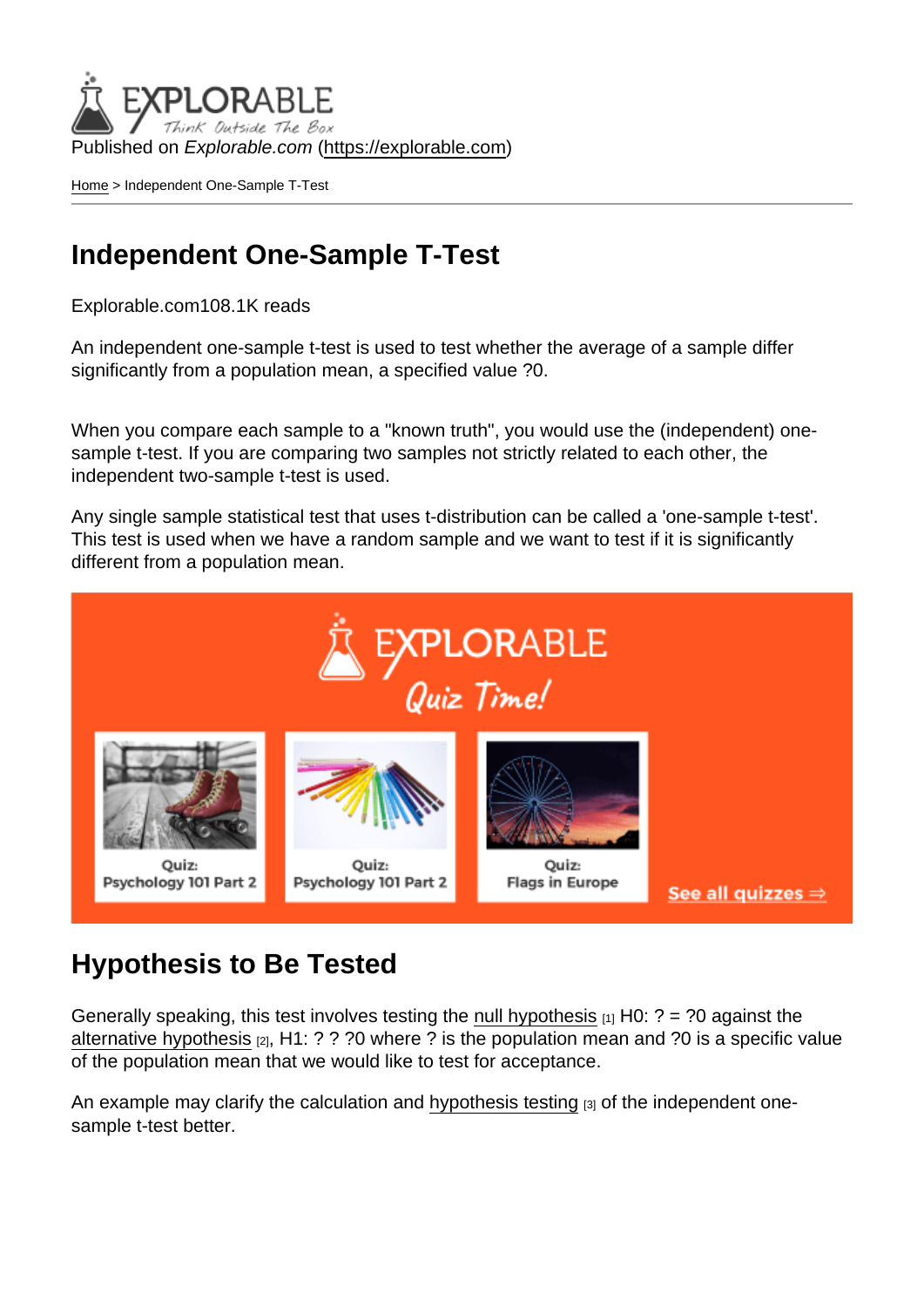## An Example

Suppose that the teacher of a school claims that an average student of his school studies 8 hours per day during weekends and we desire to test the truth of this claim.

The statistical methodology for this purpose requires that we begin by first specifying the hypothesis to be tested.

In this case, the null hypothesis would be H0:  $? = 8$ , which essentially states that mean hours of study per day is no different from 8 hours. And the alternative hypothesis is, H1: ? ? 8, which is negation of the teacher's claim.

## Collecting Samples

In the next step, we take a sample of say 10 students of the school and collect data on how long they study during weekends.

These 10 different study hours is our data.

Suppose that the sample [mean](https://explorable.com/arithmetic-mean)  $A_1$  turns out to be 6.5 hours.

We cannot infer anything directly from this mean - as to whether the claim is to be accepted or rejected as it could very well have happened that by sheer luck (even though the sample was drawn [randomly](https://explorable.com/randomization) [5]). Students included in the sample may have been those who studied fewer than 8 hours.

On the other hand, it could also be the case that the claim was indeed inappropriate.

To draw a scientifically valid conclusion, we can perform an independent one-sample t-test which helps us to either accept or reject the null hypothesis.

If the null hypothesis is rejected, it means that the sample came from a population with mean study hours significantly different from 8 hours.

On the other hand if the null hypothesis is accepted, it means that there is no evidence to suggest that average study hours were [significantly](https://explorable.com/significance-test-2)  $[6]$  different from 8 hours - thereby establishing evidence of the claim.

#### Assumptions

This test is one of the most popular small sample test widely used in all disciplines - medicine, behavioral science, physical science etc. However, this test can be used only if the background assumptions are satisfied.

• The population from which the [sample](https://explorable.com/what-is-sampling)  $[7]$  has been drawn should be [normal](https://explorable.com/normal-probability-distribution)  $[8]$  appropriate statistical methods exist for testing this assumption (For example the Kolmogorov Smirnov non parametric test). It has however been shown that minor departures from normality do not affect this test - this is indeed an advantage.